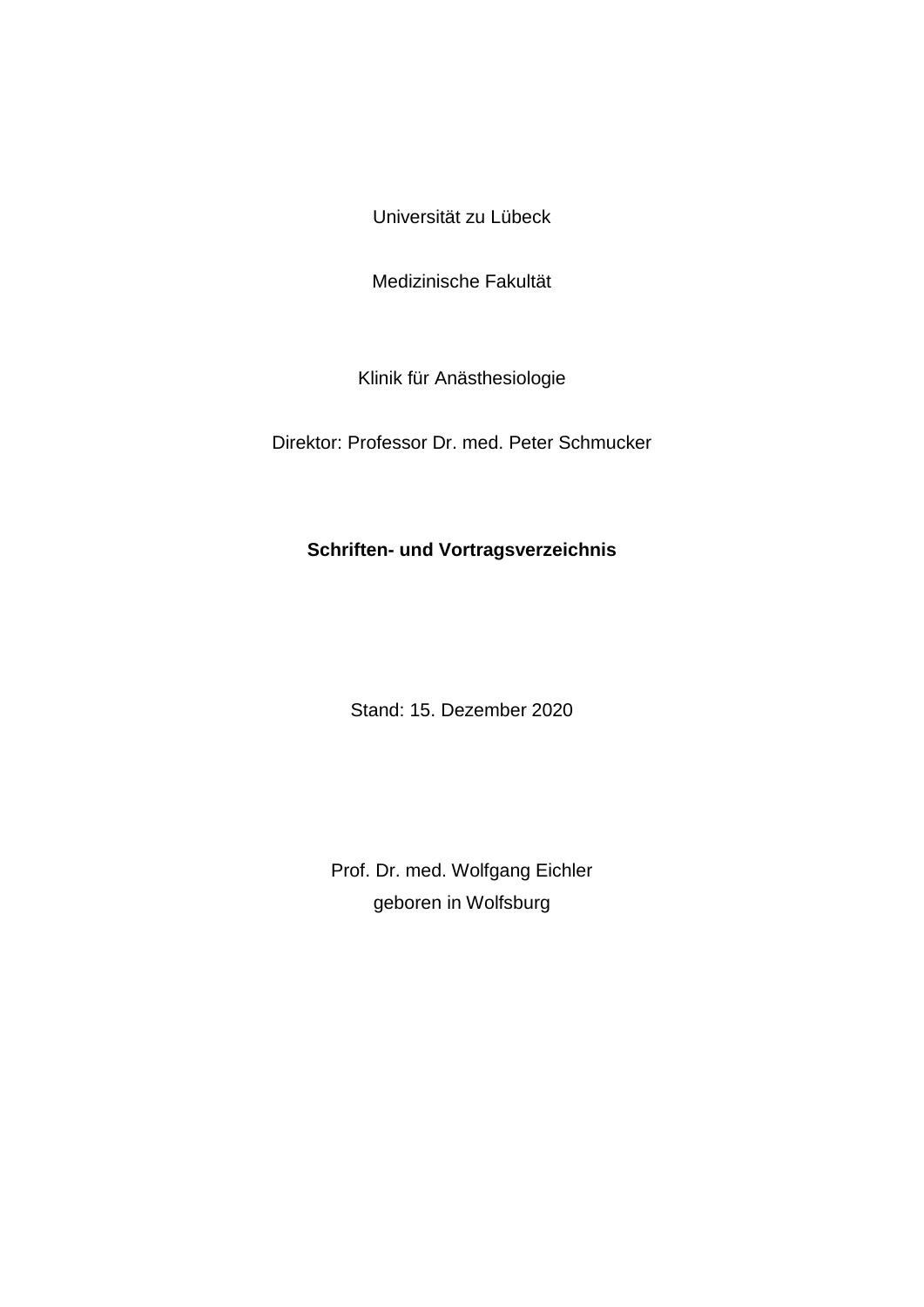## **1. Originalarbeiten**

- 1. Schumacher J, Eichler W, Bauer O, Klotz KF (1998) Perioperative tissue thickness measurement by a new miniature ultrasound device. J Clin Monit Comput **14**: 471-476
- 2. Eichler W, Sedemund-Adib B, Schumacher J, Klotz KF (1999) Diagnosis, procedure and conservative therapy of a bronchial rupture after intubation with double lumen tube. AINS **34**: 66-70
- 3. Schumacher J, Engelke A, Wagner KF, Eichler W, Markert U, Klotz KF (1999) Measurement of peripheral tissue thickness by ultrasound during the perioperative period. Br J Anaesth **82**: 641-643
- 4. Eichler W, Eisenbeiß C, Schumacher J, Klaus S, Vogel R, Klotz KF (2000) Changes of interstitial fluid volume in superficial tissues detected by a miniature ultrasound device. J Appl Physiol **89**: 359-363
- 5. Eisenbeiß C, Welzel J, Eichler W, Klotz KF (2001) Influence of body water distribution on skin thickness: measurements using high frequency ultrasound. Br J Dermatol **144**: 947-951
- 6. Roth-Isigkeit A, Dibbelt L, Eichler W, Schumacher J, Schmucker P (2001) Blood levels of atrial natriuretic peptide, endothelin, cortisol and ACTH in patients undergoing coronary artery bypass grafting surgery with cardiopulmonary bypass. J Endocrinol Invest **24**: 777-785
- 7. Schumacher J, Russlies M, Eichler W, Großherr M, Klotz KF (2001) Comparison of three different methods of sedation for spinal anesthesia in sheep. Lab Animal (NY) **30**: 40-44
- 8. Eichler W, Schumacher J, Roth-Isigkeit A , Braun J, Kuppe H, Klotz KF (2002) Automated evaluation of functional residual capacity by oxygen washout. J Clin Monit Comput **17**: 195-201
- 9. Klaus S, Eichler W, Heringlake M, Schmucker P, Bahlmann L (2002) Assessment of fluid balance by measurement of skin tissue thickness during clinical anaesthesia. Clin Physiol & Func Im **22**: 197-201
- 10.Bahlmann L, Markert U, Heringlake M, Eichler W, Schmucker P, Klaus S (2003) Mikrodialyse als Verfahren zur Beurteilung einer intestinalen Dysoxie – ein tierexperimenteller Ansatz. Biomed Tech **48** :27-30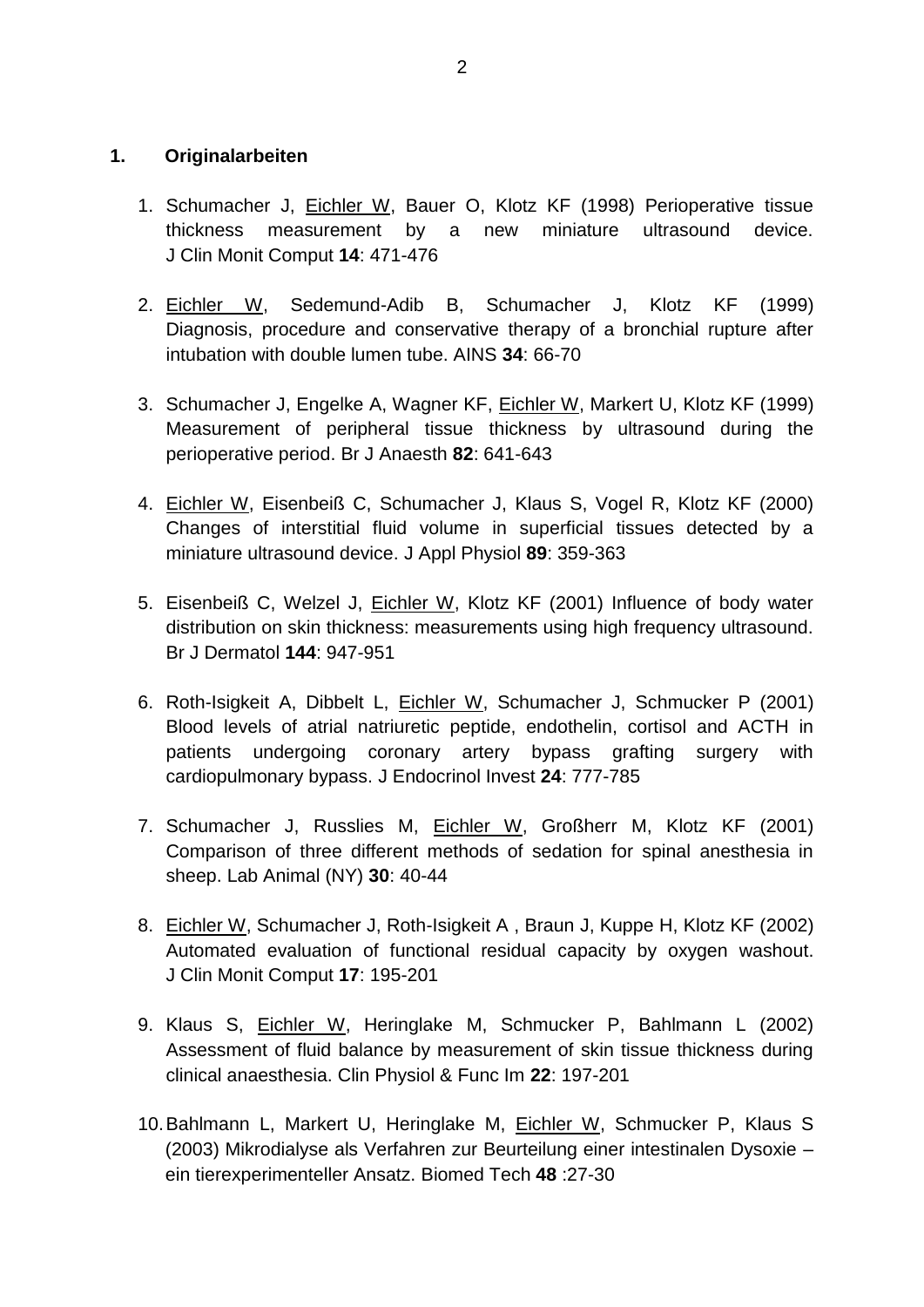- 11.Bartels C, Erasmi A, Sayk F, Eggers R, Dendorfer A, Feyerabend T, Eichler W, Sievers HH (2003) Prophylactic gamma radiation of unaffected vein grafts failed to prevent vein graft disease in a chronic hypercholesterolemic porcine model. Eur J Cardiothorac Surg **24**: 92-97
- 12.Eichler W, Bechtel JF, Schumacher J, Wermelt JA, Klotz KF, Bartels C (2003) A rise of MMP-2 and MMP-9 in bronchoalveolar lavage fluid is associated with acute lung injury after cardiopulmonary bypass in a swine model. Perfusion **18**:107-113
- 13.Hartog CM, Wermelt JA, Sommerfeld CO, Eichler W, Dalhoff K and Braun J (2003) Pulmonary matrix metallproteinase excess in hospital acquired pneumonia – relation to clinical severity and causative organism. Am J Resp Crit Care Med **167**: 593-598
- 14. Klaus S, Staubach KH, Eichler W, Gliemroth J, Heringlake M, Schmucker P, Bahlmann L (2003) Clinical biochemical tissue monitoring during ischaemia and reperfusion in major vascular surgery. Ann Clin Biochem **40**: 289-291
- 15.Eichler W, Bechtel JFM, Klaus S, Heringlake M, Hernandez M, Toerber K, Klotz KF, Bartels C (2004) Na+/H+ exchange inhibitor cariporide: Effects on respiratory dysfunction after cardiopulmonary bypass. Perfusion **19**(1):33-40
- 16.Eichler W, Schumacher J, Ohgke H, Klotz KF. Reuse of a set for total intravenous anaesthesia (2004) Safe against bacterial contamination? Eur J Anaesthesiol **21**(6):501-503
- 17.Heringlake M, Heide C, Bahlmann L, Eichler W, Pagel H, Schmucker P, Wergeland R, Armbruster FP, Klaus S (2004) The effects of tilting and volume-loading on plasma levels and urinary excretion of relaxin, NTproANP, and NTproBNP in male volunteers. J Appl Physiol [online Vorveröffentlichung]

| Habilitation |  |
|--------------|--|
|              |  |

- 18.Eichler W, Frank I, Nehring M, Welsch J, Klotz KF (2004) Hypergravity and dehydration-induced shifts of interstitial fluid in the skin monitored by ultrasound. Aviat Space Environ Med **75**:760-763
- 19.Schumacher J, Eichler W, Heringlake M, Siewers M, Siewers HH, Klotz KF (2004) Intercompartimental fluid volume shift during cardiopulmonary bypass measured by A-mode ultrasonography. Perfusion **19**(5):277-281.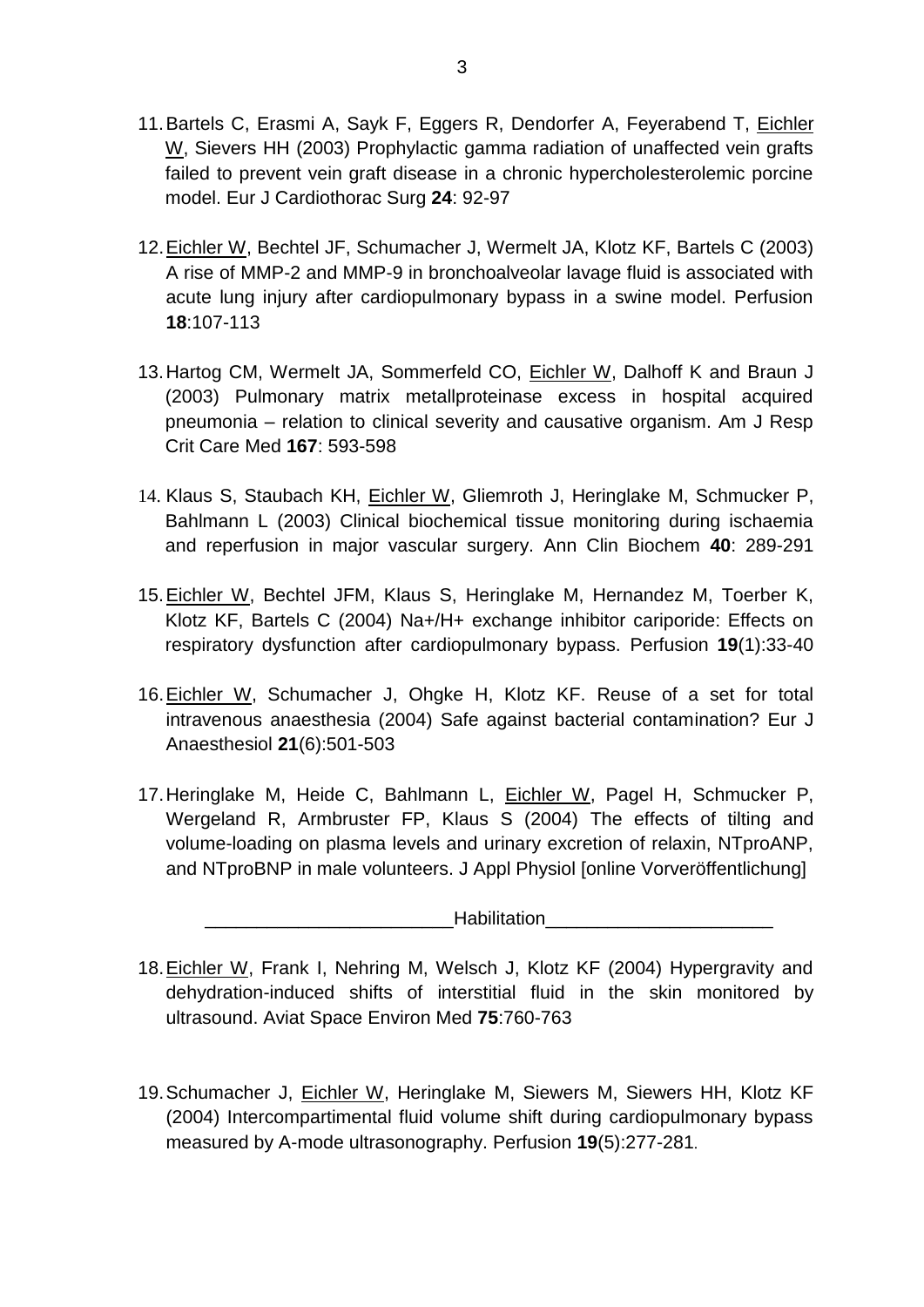- 20.Frank A, Grefer J, Hagelberg S, Eichler W (2005) The role of simulation in training and research. Biomed Tech (Berlin) **50**: 685-686
- 21.Heinze H, Schumacher J, Grossherr M, Eichler W (2005) Functional residual capacity assessment by oxygen washout during tracheo-bronchial suctioning. Biomed Tech (Berlin) **50**:309-310
- 22.Bechtel JFM, Eichler W, Törber K, Weidtmann B, Hernandez M, Klotz KF, Sievers HH, Bartels C (2005) The Na+/K+ exchange inhibitor cariporide is washed out from the myocardium by crystalloid cardioplegia. Thorac Cardiovasc Surg **54**:317-327
- [23.Schumacher J, Puchakayala MR, Binkowski K, Eichler W, Dendorfer A, Klotz](http://www.ncbi.nlm.nih.gov/entrez/query.fcgi?cmd=Retrieve&db=pubmed&dopt=Abstract&list_uids=16490762&query_hl=5&itool=pubmed_docsum)  [KF.](http://www.ncbi.nlm.nih.gov/entrez/query.fcgi?cmd=Retrieve&db=pubmed&dopt=Abstract&list_uids=16490762&query_hl=5&itool=pubmed_docsum) (2006) Effects of candesartan and enalaprilat on the organ-specific microvascular permeability during haemorrhagic shock in rats. Br J Anaesth **96**:437-443
- 24.Bechtel JFM, Eichler W, Großherr M, Sievers HH, Bartels C (2007) Lung temperature during cardiopulmonary bypass and the effect of hypothermic ventilation. Appl Cardiopulm Pathophysiol **11**: 11-16
- 25.Heinze H, Schaaf B, Grefer J, Klotz KF, Eichler W. (2007) The accuracy of a simple automated method for functional residual capacity assessment during spontaneous breathing. Anesth Analg **104**:589-604
- 26.Heinze H, Rosemann, C, Weber C, Heinrichs G, Bahlmann L, Misfeld M, Heringlake M, Eichler W (2007) A single prophylactic dose of pentoxifylline reduces high dependency unit time in cardiac surgery. Eur J Cardiothoracic Surg **32**:83-89
- 27.Heringlake M, Heinrichs G, Weber CF, Rosemann C, Bahlmann L, Eichler W, Misfeld M, Heinze H (2007) The anti-inflammatory and organ-protective effects of pentoxifylline during cardiac surgery. Appl Cardiopulm Pathophysiol **11**:17- 23
- 28.Schumacher J, Runte J, Brinker A, Prior K, Heringlake M, Eichler W (2008) Respiratory protection during high fidelity simulated resuscitation of casualties contaminated with chemical warfare agents. Anaesthesia **12** (Epub ahead)
- 29.Heinze H, Sedemund-Adib A, Heringlake M, Gosch UW, Gehring H, Eichler W (2008) The impact of different step changes of FiO2 on functional residual capacity measurements using the oxygen washout technique in ventilated patients Anesth Analg **106**: 1491-1494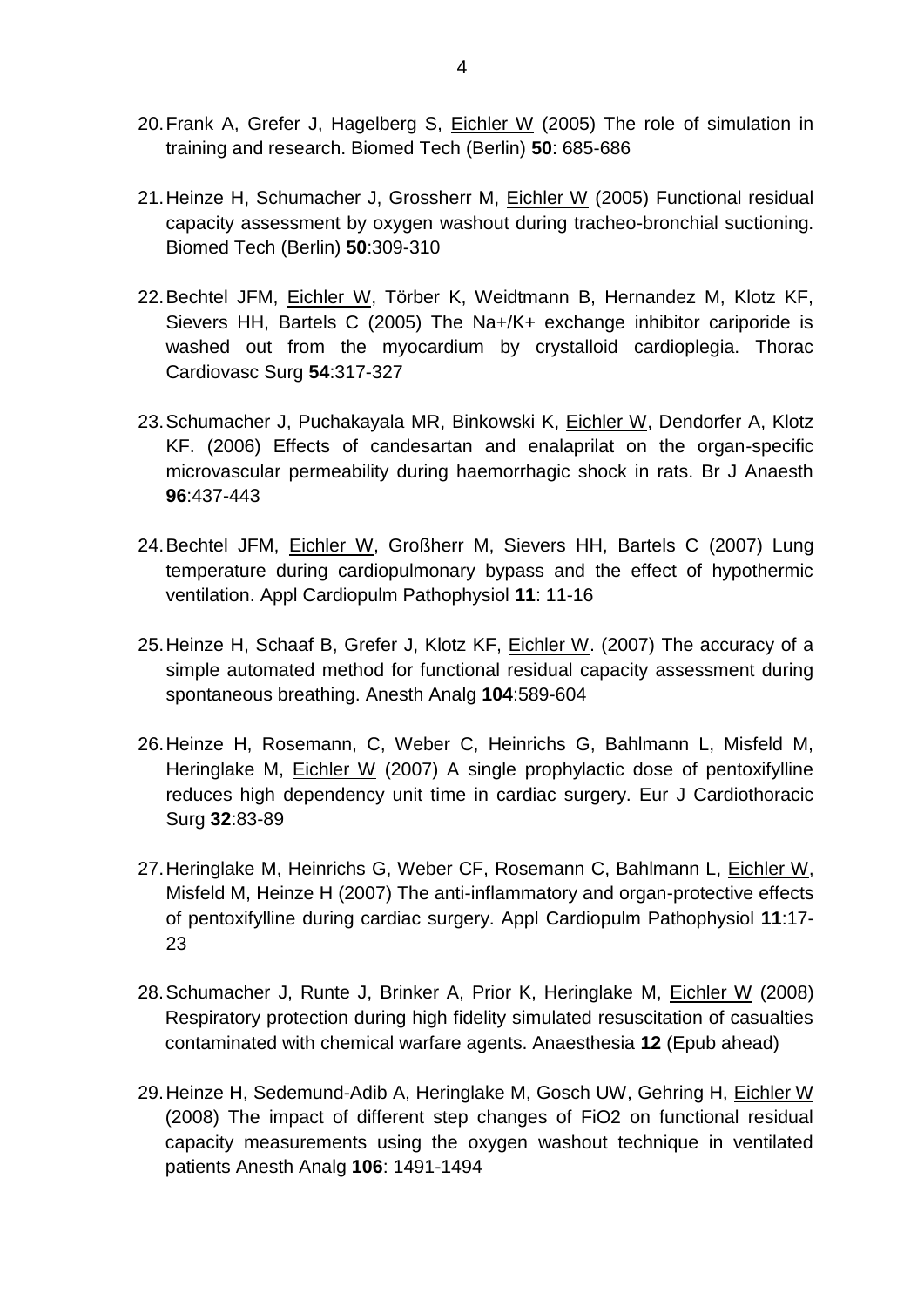- 30.Heinze H, Sedemund-Adib B, Gosch U, Eichler W (2008) Monitoring alveolar derecruitment at bedside using functional residual capacity measurements in cardiac surgery patients. Appl Cardiopulm Pathophysiol **12**: 27-32
- 31.Heinze H, Sedemund-Adib B, Heringlake M, Gosch UW, Eichler W (2008) Functional residual capacity changes after different endotracheal suctioning methods. Anesth Analg **104**: 141-144
- 32.Gameiro M, Eichler W, Schwandner O, Bouchard R, Schön J, Schmucker P, Bruch HP Hüppe M (2008) Patient mood and neuropsychological outcome after laparoscopic and conventional colectomy. Surg Innov **15**: 171-178
- 33.Grossherr M, Bechtel JFM, Heinze H, Klotz K-F, Sievers HH, Eichler W (2008) Effects of pulmonary artery perfusion on gas exchange and alveolar matrix metalloproteinases after cardiopulmonary bypass in a swine model. Appl Cardiopulm Pathophysiol **13**: 123-129
- 34.Heinze H, Sedemund-A, Heringlake M, Meier T, Eichler W (2009) Changes of functional residual capacity during weaning from mechanical ventilation – a pilot study. Anesth Analg **108**: 911-915
- 35.Iblher P, Iblher H, Eichler W (2009) Neue Wege in der Notfallausbildung von Medizinstudierenden – Evaluation eines multizentrischen, studentisch geleiteten Kurskonzepts. Anaesthesist **58**: 362-369
- 36.Heinze H, Eichler W (2009) Measurements of functional residual capacity during intensive care treatment – the technical aspects and its possible clinical applications. Acta Anaesth Scand **53**: 1121-1130
- 37.Heinze H, Sedemund-Adib, Heringlake M, Meier T, Eichler W. (2010) Relationship between functional residual capacity, respiratory compliance, and oxygenation in patients ventilated after cardiac surgery. Respir Care **55**: 589- 594
- 38.Bechtel JF, Mühlenbein S, Eichler W, Marx M, Sievers HH (2010) Leukocyte depletion during cardiopulmonary bypass in routine adult cardiac surgery. Interact Cardiovasc Thorac Surg **12**: 207-212
- 39.Heinze H, Eichler W, Karsten J, Sedemund-Adib B, Heringlake M, Meier T (2011) Functional residual capacity-guided alveolar recruitment strategy after endotracheal suctioning in cardiac surgery patients. Crit Care Med **17** (Epub ahead of print)